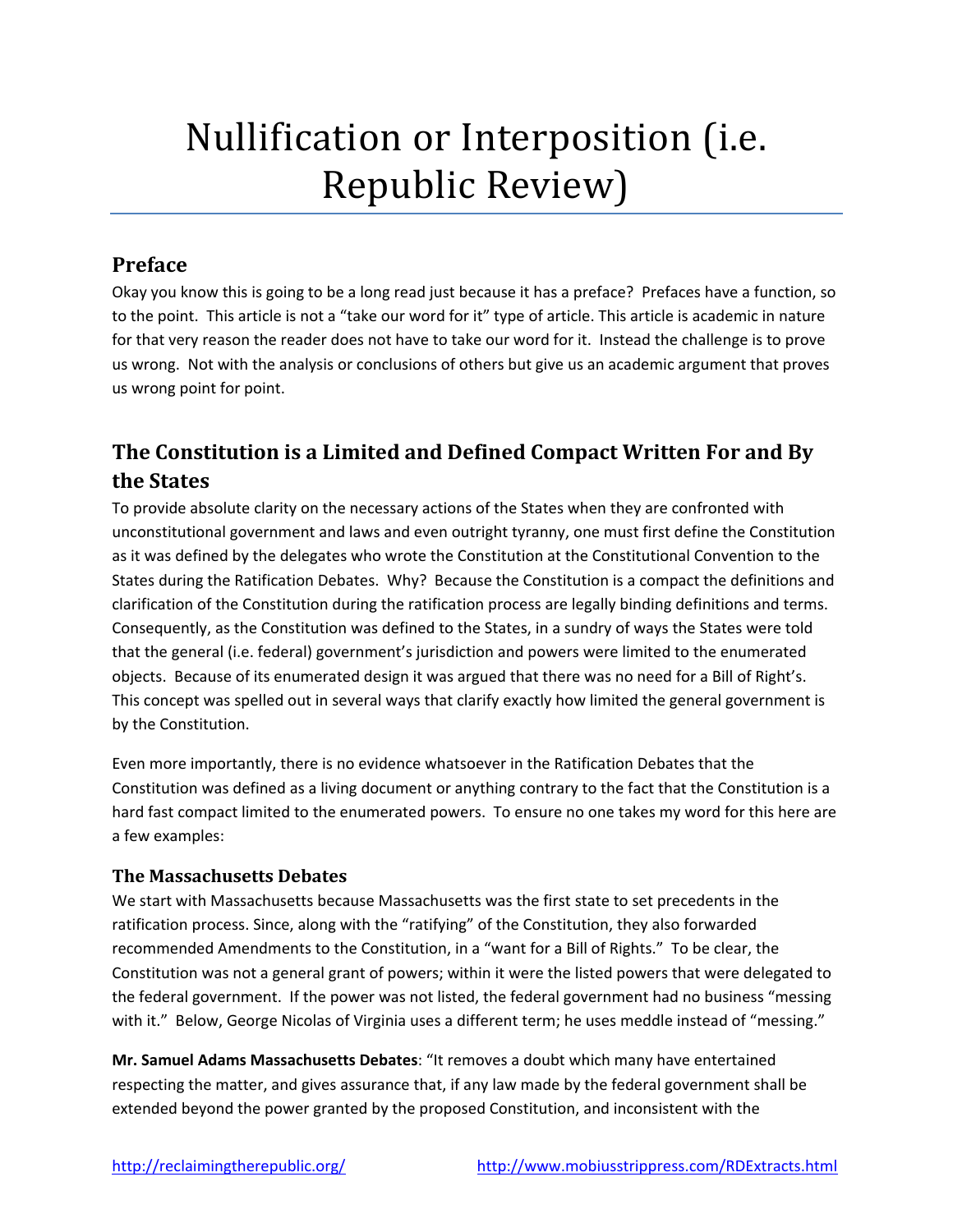constitution of this state, it will be an error, and adjudged by the courts of law to be void. It is consonant with the second article in the present Confederation, that each state retains its sovereignty, freedom, and independence, and every power, jurisdiction, and right, which is not, by this Confederation, expressly delegated to the United States in Congress assembled."

#### **The North Carolina Debates**

These debates were fascinating but the stark comparison Mr. Iredell uses in placing the Constitution, which is a contract into context to a power of attorney is very powerful because today most people understand a power of attorney and how it is a contract that empowers someone with either general powers or specific powers. Mr. Iredell makes one of the best arguments that a Bill of Rights is not needed. Nonetheless we have one, and that will be important to this argument a little later.

**Mr. Iredell North Carolina Debates**: "Did any man ever hear, before, that at the end of a power of attorney it was said that the attorney should not exercise more power than was there given him? Suppose, for instance, a man had lands in the counties of Anson and Caswell, and he should give another a power of attorney to sell his lands in Anson, would the other have any authority to sell the lands in Caswell? — or could he, without absurdity, say, "'Tis true you have not expressly authorized me to sell the lands in Caswell; but as you had lands there, and did not say I should not, I thought I might as well sell those lands as the other." A bill of rights, as I conceive, would not only be incongruous, but dangerous. No man, let his ingenuity be what it will, could enumerate all the individual rights not relinquished by this Constitution. Suppose, therefore, an enumeration of a great many, but an omission of some, and that, long after all traces of our present disputes were at an end, any of the omitted rights should be invaded, and the invasion be complained of; what would be the plausible answer of the government to such a complaint? Would they not naturally say, "We live at a great distance from the time when this Constitution was established. We can judge of it much better by the ideas of it entertained at the time, than by any ideas of our own. The bill of rights, passed at that time, showed that the people did not think every power retained which was not given, else this bill of rights was not only useless, but absurd. But we are not at liberty to charge an absurdity upon our ancestors, who have given such strong proofs of their good sense, as well as their attachment to liberty. So long as the rights enumerated in the bill of rights remain unviolated, you have no reason to complain. This is not one of them." Thus a bill of rights might operate as a snare rather than a protection. If we had formed a general legislature, with undefined powers, a bill of rights would not only have been proper, but necessary; and it would have then operated as an exception to the legislative authority in such particulars. It has this effect in respect to some of the American constitutions, where the powers of legislation are general. But where they are powers of a particular nature, and expressly defined, as in the case of the Constitution before us, I think, for the reasons I have given, a bill of rights is not only unnecessary, but would be absurd and dangerous."

#### **The Virginia Debates**

Out of the original 13 States the one that best supports the limited and defined federal government was the Virginia Debates. Clearly Madison is the most succinct and to the point with this statement.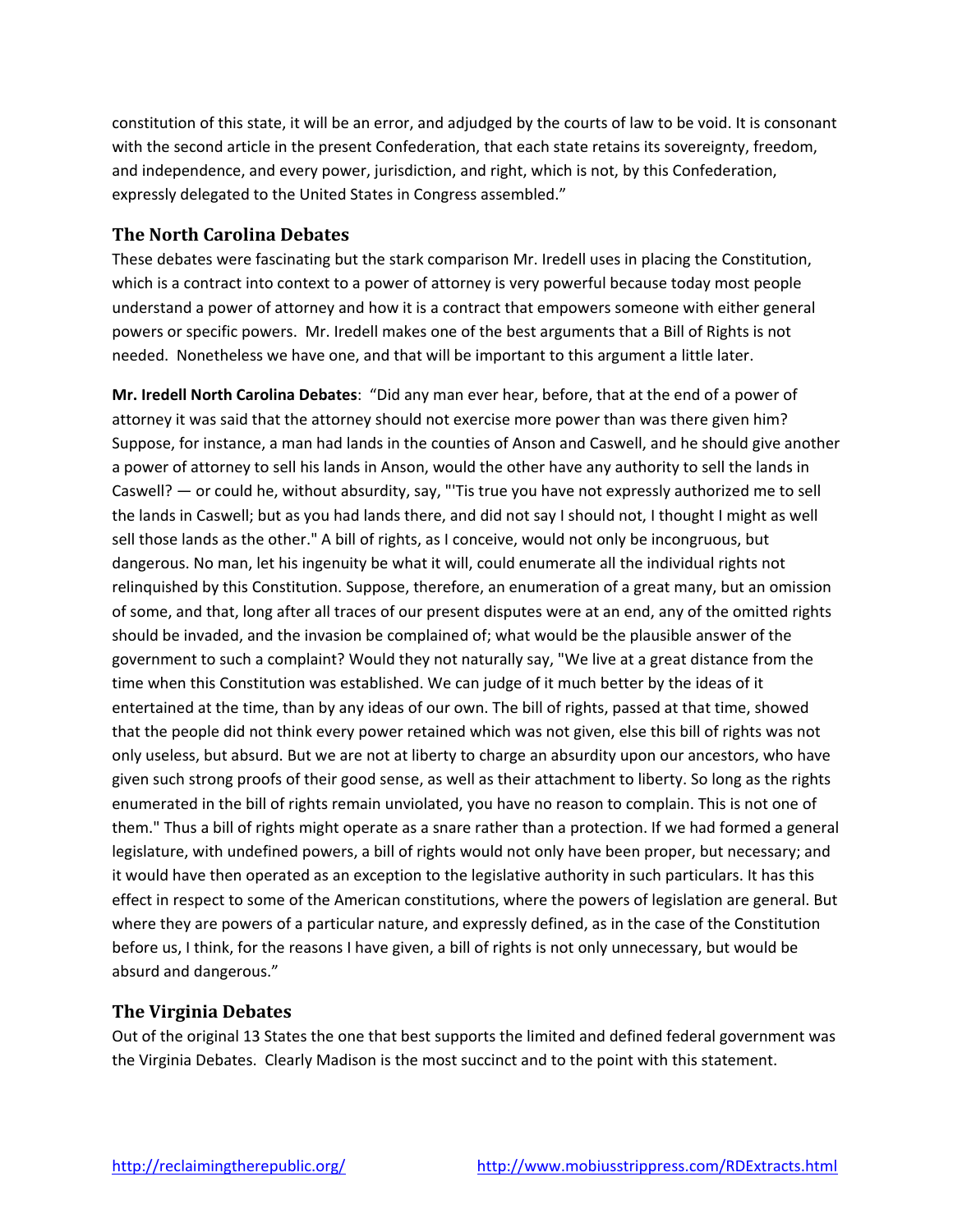**Mr. James Madison Virginia Debates**: "the powers of the federal government are enumerated; it can only operate in certain cases; it has legislative powers on defined and limited objects, beyond which it cannot extend its jurisdiction."

Here is the testimony referred to above by Mr. George Nicolas.

**Mr. George Nicholas Virginia Debates**: "But it is objected to for want of a bill of rights. It is a principle universally agreed upon, that all powers not given are retained. Where, by the Constitution, the general government has general powers for any purpose, its powers are absolute. Where it has powers with some exceptions, they are absolute only as to those exceptions. In either case, the people retain what is not conferred on the general government, as it is by their positive grant that it has any of its powers. In England, in all disputes between the king and people, recurrence is had to the enumerated rights of the people, to determine. Are the rights in dispute secured? Are they included in Magna Charta, Bill of Rights, &c.? If not, they are, generally speaking, within the king's prerogative, In disputes between Congress and the people, the reverse of the proposition holds. Is the disputed right enumerated? If not, Congress cannot meddle with it."

One of the most powerful statements comes from the future Chief Justice of the Supreme Court Mr. John Marshall whose statement aligns with and supports the limited jurisdiction with the federal court is that if the law or case is regarding something that is not within the enumerated powers the court would deem it unconstitutional and or not in their jurisdiction…

**Mr. John Marshall Virginia Debates**: "Has the government of the United States power to make laws on every subject? Does he understand it so? Can they make laws affecting the mode of transferring property, or contracts, or claims, between citizens of the same state? Can they go beyond the delegated powers? If they were to make a law not warranted by any of the powers enumerated, it would be considered by the judges as an infringement of the Constitution which they are to guard. They would not consider such a law as coming under their jurisdiction."

Obviously, many of John Marshall's rulings contradict his testimony here. In the cases he reviewed though the verdicts were correct, what he uttered utterly contradicted what he said here. So which of his words are correct? The words he used to "sell" the compact to the delegates at the Virginia Ratification Debates or his later opinions? The only thing that matters it what was said and how the Constitution was defined at the time of ratification. These are the only legal definitions that can be used just as all contracts within the bounds of contract law.

This is why Marshall has become one of our most nefarious framers with Alexander Hamilton. Both used duplicity and soothsaying to obtain the changes they were seeking. Marshall was a self‐admitted protégé of Hamilton as pointed out by Russell Kirk in his book *The Conservative Mind: From Burke to Eliot.* Marshall's damage to the Constitution as defined came in these hallmark cases:

- Marbury v Madison, 1803
- Fletcher v Peck, 1810
- Sturges v. Crowninshield, 1819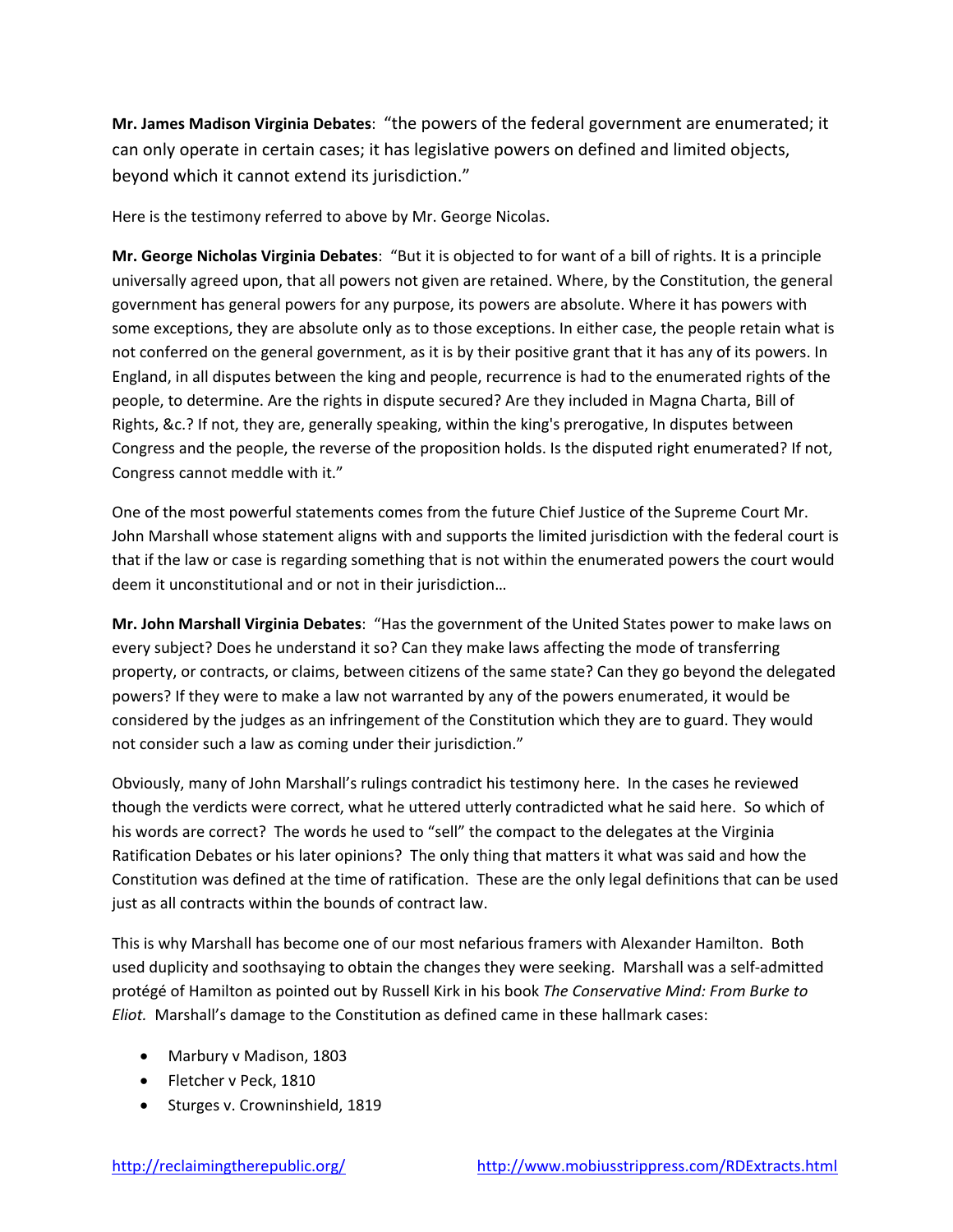- Dartmouth College v. Woodward, 1819
- McCulloch v. Maryland, 1819
- Cohens v. Virginia, 1821
- Gibbons v. Ogden, 1824

In each case Marshall's opinions are hoodwinking the aggrandizement of federal government and supporting the principles of centralizing powers. The reason Madison and many other framers never wrestled with Marshall, was his rulings were correct and his opinions were just that opinions. Madison and the framers knew the Constitution gave no allowance for case law or precedence. The Constitution was a hard fast compact that can only be altered through the Article V process.

The most important opinion was how the States understood the definitions given to the States at the time or Ratification. In 1821, Mr. John G Jackson asked James Madison for his notes on the Constitutional Convention. This is because Robert Yates a delegate to the Constitutional Convention wrote notes on the Convention; however Yates was only in attendance from May 25th to July 10th never to return. It became common knowledge that Madison had the most detailed notes on the Convention; consequently, Mr. Jackson requested a copy. Madison points out the biases of the author and possibly his own; however, it did not matter what he or anyone in attendance of the Convention understood the Constitution to mean. As he states:

"But whatever might have been the opinions entertained in forming the Constitution, it was the duty of all to support it in its true meaning as understood by the Nation at the time of its ratification. No one felt this obligation more than I have done; and there are few perhaps whose ultimate & deliberate opinions on the merits of the Constitution, accord in a greater degree with that obligation."

Clearly Madison understood the fundamental tenants of contract law. This is why he insisted on pointing to the States understanding "at the time of its ratification."

### **Whose Constitution is it Anyway?**

So the stage or foundation was set. The Constitution was a compact/contract and the shareholders were the States. To verify this read Article VII to see who has to "buy in" to this contract and read Article V to see who has the final say over changes to the Constitution, which is three-fourths of the States. Thus, the Constitution falls under contract law and does not create law itself.

Only Congress has the power to makes laws and there are two types of laws Congress can make. Laws that apply only to the District of Columbia (see Article I Section 8 subsection 17) and laws that are in pursuance of or congruent with the Constitution, which applies to the Republic. What does "laws in pursuance of or congruent to the Constitution mean?" These laws MUST be based upon one of the few enumerated powers in the Constitution. To illustrate, when Congress created an Act like the Civil Rights Act of 1964, was this Act based upon any power enumerated in the Constitution? Right, wrong, or indifferent there is no power delegated to the general government to protect, race, color, religion, gender, or national origin. Consequently this Act only applies to the District of Columbia and unless they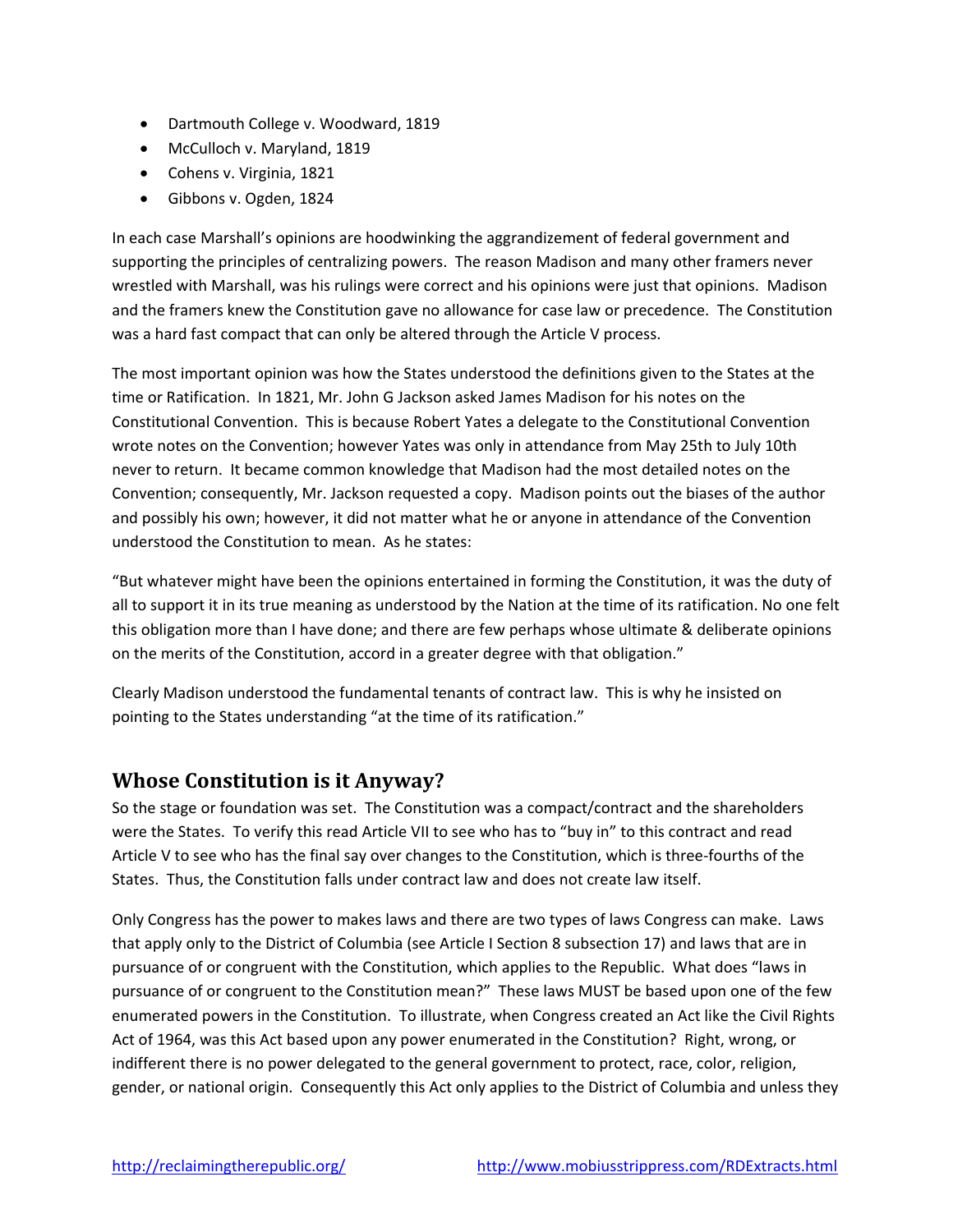move they to pass this Act with two‐thirds majority of both houses and then send it to the States for Ratification making it an Amendment, the Act is only applicable in the District of Columbia. This is a Constructional fact that cannot be sidestepped and yet we treat this Act as if it is the Law of the Land. This is because the federal government believes there are no bounds to what it can do in – because the States have failed to use their authority over the Constitution and challenge the federal government on this and so many other laws, roles, responsibilities, and powers the federal government has self‐created or assumed without following the codified process in Article V of the Constitution.

Let's focus on the stage or foundation. The Constitution was ratified based upon the arguments provided by the proponents, who were "selling" the Constitution along with creating definitions and clarifications to the Constitution. The opponents made two attacks. Most were making accusations that there was a need for a Bill of Rights and another attack was arguing the meaning of clauses or "lines" meant something else. Consequently, how the proponents or Federalists defined the lines such as the necessary and proper clause became the legal definition moving forward and these definitions are still valid today. If one has gone through contract negotiations the items agreed upon in the negotiations become appendages to the contract. Just like in a divorce case today, what the parties agree upon with a mediator is legally applicable and appended to the final divorce decree. In other words this is one way to amend the contract without having to change the contract. To be very clear, these definitions and clarifications were set in stone and legally binding, back then as they are today.

#### **So the States Failed in Erecting Barriers**

First and foremost, the States failed in protecting themselves from the federal government drifting outside the boundaries of the Constitution by making these definitions and clarifications more readily known. They should have made copies of these debates and shared them among themselves. Because there is no mechanism in the Constitution to allow the federal government to treat States differently, as something is defined in one of Ratification Debates that definition applies to all States. Furthermore all new States joining the union would be given a full copy of these Debates so that they too could be valiant guardians of the Constitution.

Another way the States failed is they relied too much on the honor of those who went into the new seats and positions in the newly created federal government. No doubt many of those that were either sent to the Senate or elected to the House of Representatives were the best and brightest the States had to offer. Creating the barriers that Madison and others referred to would have sent a message that those serving in the federal government were not to be trusted. As Madison said in Federalist Papers #51:

"If men were angels, no government would be necessary. If angels were to govern men, neither external nor internal controls on government would be necessary. In framing a government which is to be administered by men over men, the great difficulty lies in this: you must first enable the government to control the governed; and in the next place oblige it to control itself. A dependence on the people is, no doubt, the primary control on the government; but experience has taught mankind the necessity of auxiliary precautions. This policy of supplying, by opposite and rival interests, the defect of better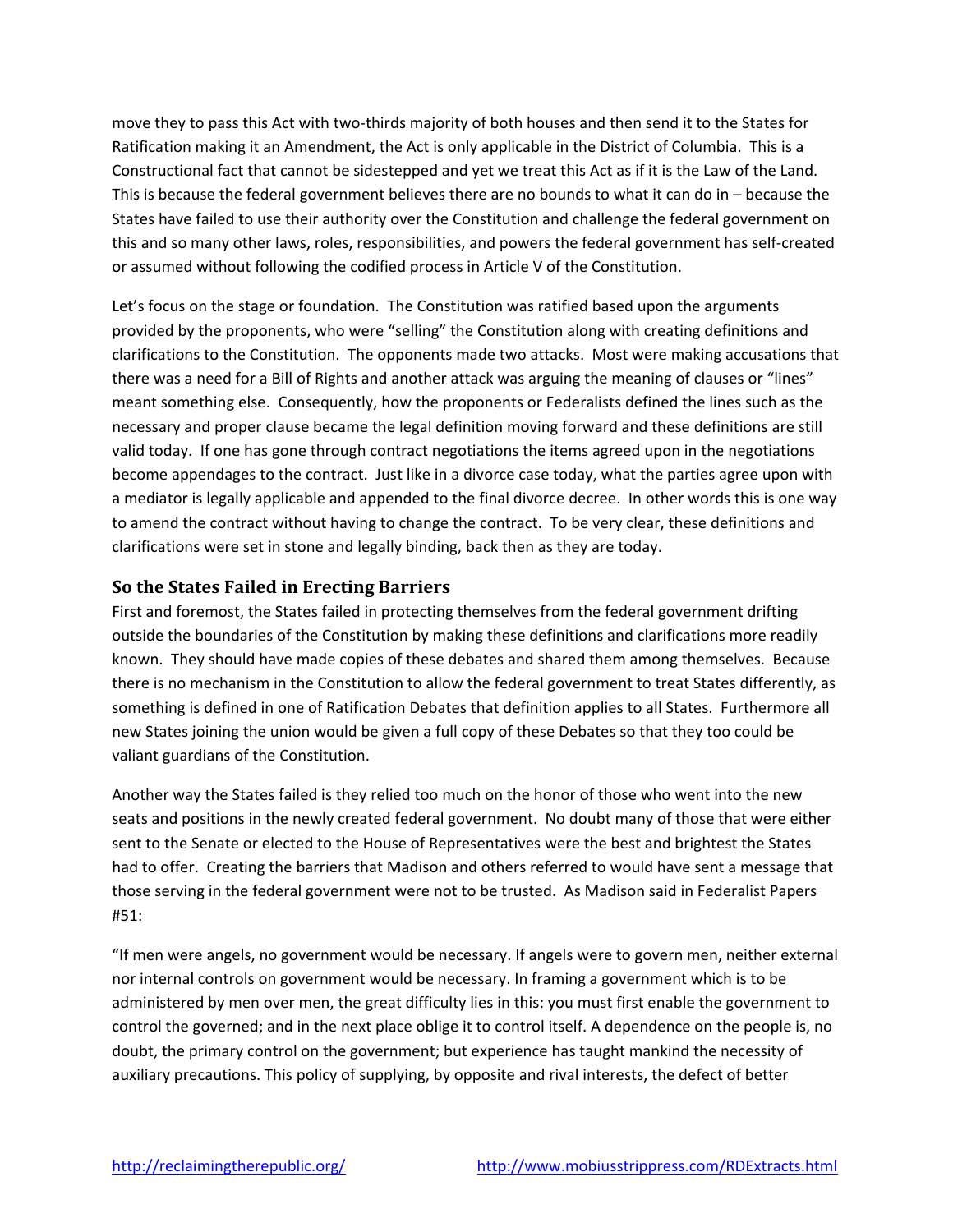motives, might be traced through the whole system of human affairs, private as well as public." (Madison 1788 para 3&4).

It is important to point out that there were no (i.e. zero) conflicts in the different debates regarding how the Federalists testified, defined and clarified the Constitution. Had there been conflict in the different Debates such as in one Debate the Federalist claimed that the Constitution was a living document left to the interpretation of the court and the federal government alone then this would throw a wrench into the whole thing making a real mess. Overall the Debates were harmonious with each other in defining a limited and enumerated Constitution; thus, making very tight boundaries for the federal government in what they could do and how they were to act. The only thing required was for the States to stay vigilant in keeping the federal government in check. In remaining vigilant and relying upon these definitions, this would have elevated the awareness in each of the States of their role, responsibility, and power over the Constitution to keep the federal government in check. Alexander Hamilton stated: "We may safely rely on the disposition of the State legislatures to erect barriers against the encroachments of the national authority" (Federalist No. 85 Alexander Hamilton 1788).

Even though the framers knew men were not to be trusted, the States for whatever reason never took the precautions mentioned by the framers. So what happened was a large window of opportunity for anyone who had machinations in growing the powers of the federal government. Today, the federal government believes they have no bounds and can do what they wish to the States and the people with full immunity. The facts as we know are different than what the federal government believes.

## **What Do Shareholders Do When Their Compact Is Violated?**

Let's start with what they don't do. The one thing that is absolutely absurd and not necessary is trying to amend the Constitution; the problem is compliance not a defect with the Constitution. Whether the amendment is initiated by Congress or the States no amendment written and ratified can obtain compliance to the Constitution. Compliance only comes when the Shareholders are serious enough to use extraordinary measures within the Constitution.

On to answering the subtitle question, in most cases people and institutions typically go to court to remedy the problem. But the problem is jurisdiction. Who has jurisdiction over things not delegated to the federal government like healthcare? Remember a few of the citations above from the Ratification Debates actually answer this question. John Marshall who became Chief Justice stated above "If they (i.e. Congress) were to make a law not warranted by any of the powers enumerated, it would be considered by the judges as an infringement of the Constitution which they are to guard. They would not consider such a law as coming under their jurisdiction."

Okay, so who has jurisdiction over things not delegated? If one uttered the words "the States" then one would be correct. There is a slight problem. When the federal government assumes a role, responsibility, or power that has not been properly delegated a single State can not apply enough force to obtain cooperation from the federal government. This is why it requires a simple majority of the States to step up and apply due pressure using the powers within the Constitution. Those powers will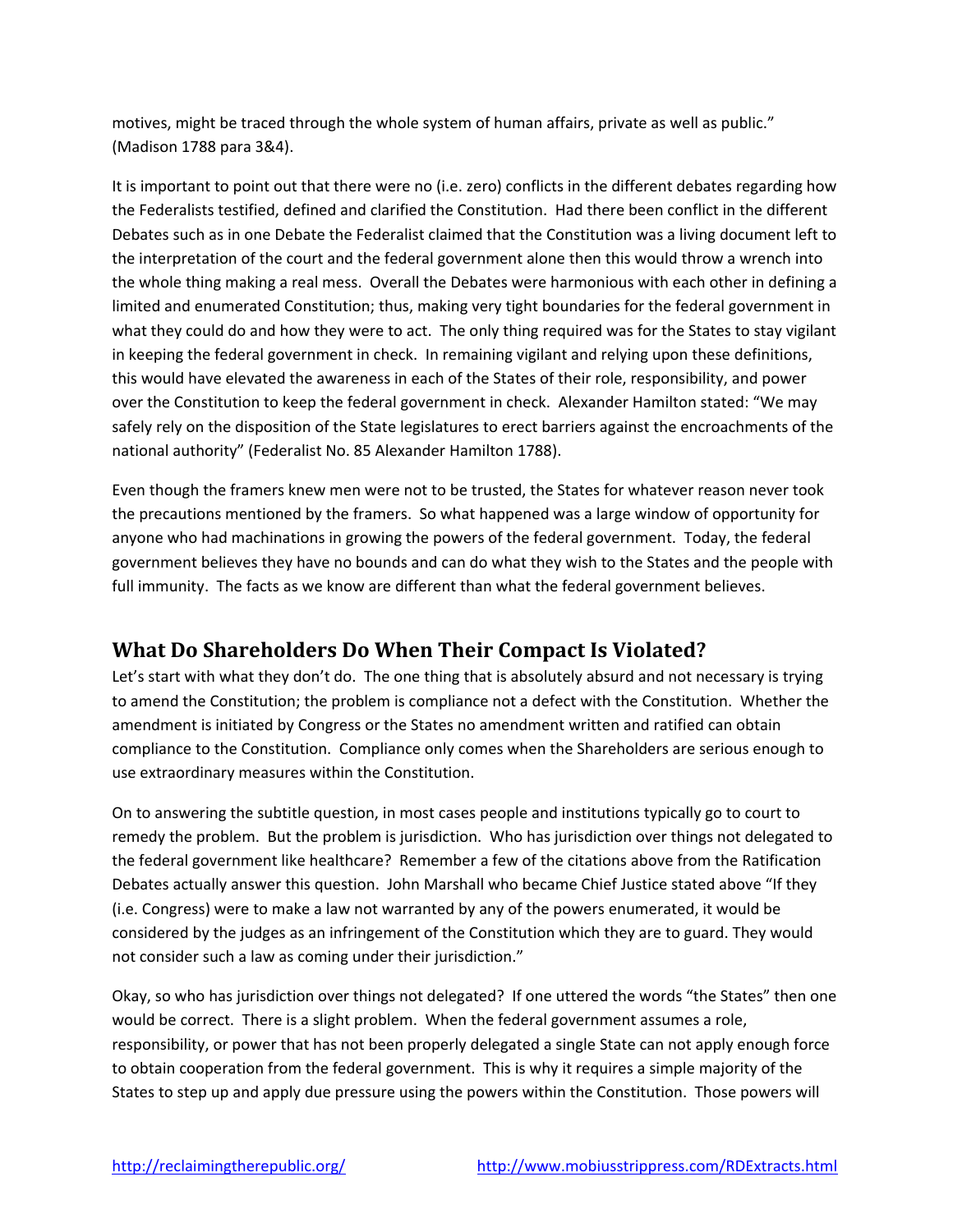be discussed in a different article. Suffice it to say the process is what we refer to today as Republic Review and how this works is available at the http://reclaimingtherepublic.org/ domain.

The concept of Republic Review can be found in the actions of Thomas Jefferson and James Madison, in 1798 in the Kentucky Resolutions (Oct 1798) and the Virginia Resolutions (Dec 1798). These resolutions were in response to the federal government passing four acts that violated the Constitution. The acts were collectively called The Aliens and Sedition Acts, which gave the federal government "new powers" for deporting immigrants and regulating speech. The Kentucky Resolutions can be found in Section 11 of 1798 of this document. As one reads these resolutions one can see how Jefferson is legally auditing the Constitution as to how each of the acts violated the Constitution and its amendments. In Resolution 8, Jefferson calls for the organizing of committees of correspondence to be organized for initiating communication as the Colonies did when Britain shuttered each Colony's legislative body. The Kentucky Resolution was promulgated to each of the States and Virginia quickly responded in kind two months later.

Madison instead of auditing the Constitution like Jefferson did, provided arguments for the States' responsibility as the Shareholders of the Constitution, that their duty is to take action by stating in paragraph 3 "that in case of a deliberate, palpable, and dangerous exercise of other powers, not granted by the said compact, the states who are parties thereto, have the right, and are in duty bound, to interpose for arresting the progress of the evil, and for maintaining within their respective limits, the authorities, rights and liberties appertaining to them." Too many people refer to these Resolutions as calls of State "nullification." It is very clear that these men were moving towards a "Convention" as Madison cited Jefferson's words from his book The Notes on the State of Virginia in Federalist Paper article #49, as a Convention in dealing with encroachments of the federal government upon the States' rights. However, in Jefferson's book the call for a Convention was in respect to one branch of government encroaching upon another power (i.e. violating the separation of powers). For Jefferson stated in his book "that a convention is necessary for altering the constitution, or CORRECTING BREACHES OF IT," and again as one reads both of these Resolutions there is not a mention of an Article V application for a Convention to amend the Constitution, their intentions are very clear – they are seeking a Convention to enforce compliance.

Madison provides the clarity to the fact that he and Jefferson were not taking these efforts to simply nullify these Acts, they were calling for action by all the States. This clarity comes in paragraph 8 (just like the Kentucky Resolutions) when Madison states that the General Assembly of the State of Virginia

"doth solemnly appeal to the like dispositions of the other states, in confidence that they will concur with this commonwealth in declaring, as it does hereby declare, that the acts aforesaid, are unconstitutional; and that the necessary and proper measures will be taken by each, for co‐operating with this state, in maintaining the Authorities, Rights, and Liberties, referred to the States respectively, or to the people."

Had Jefferson and Madison been seeking nullification then they would have simply called for all States to nullify these laws, but the fact of the matter is that the Shareholders of the compact are obligated to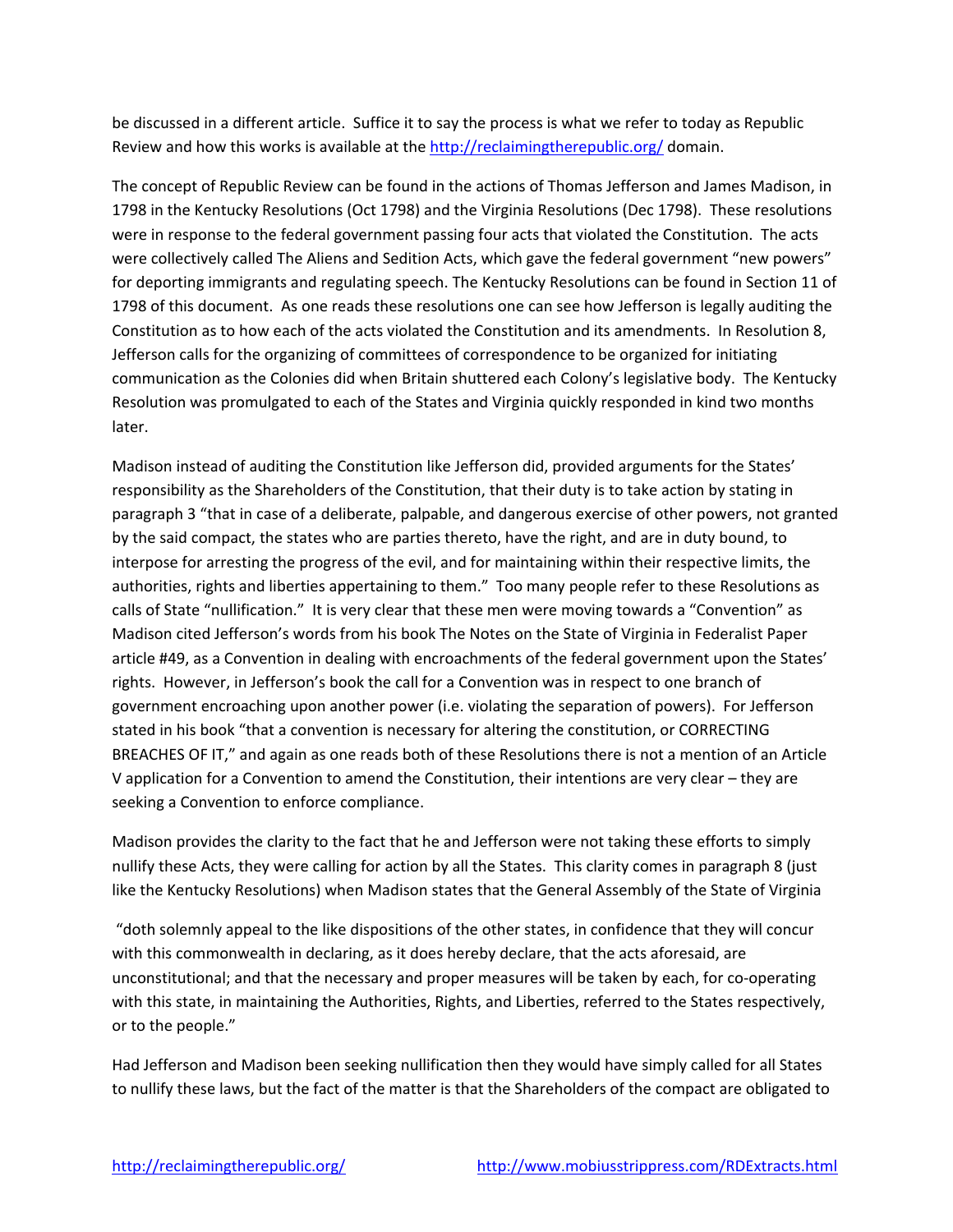keep their contract pure and intact as they had all agreed upon, which is why Madison used the term "interpose" in paragraph 3 and in paragraph 8 they were seeking "necessary and proper measures will be taken by each, for co-operating with this state." This goes much further than what others have espoused regarding nullification. In other words, calls for cooperation with the committees of correspondence that Jefferson had called to be organized were the mechanism of moving forward. If one understands the history of committees of correspondence, these were the formal communications between the States as they prepared for war with Britain.

What these Resolutions did not do and what Jefferson and Madison did not provide was an operational guideline as to what would happen if enough of the other States had joined their efforts, what would they then do? The best speculation for this is simple. At the time of ratifying the Constitution, contract law was simple; the contract was based upon the words in the contract and the words stated in the ratification process. More specifically, in context to clarifications, elucidations, and definitions of each word and clause within the Constitution the words stated by those proponents (i.e. the Federalists) supporting the ratification are legally binding clarifications, elucidations, and definitions. In contract law even then, how a contract is defined and clarified during the ratification process, if written down is legally binding. Subsequently, the words the Federalists used that clarified and defined the compact to specific terms that convinced the States to accept this compact are appendages to the Constitution.

Therefore, the clarifications, elucidations, and definitions asserted by these proponents were not just applicable to that State where they were used; these definitions were applicable to all State's. This is because this compact created a new polity and how this polity was to act or engage with all the States. This is because the federal government was required to act in a uniform matter with regard to the State's. Article I Section 8 Subsection 1, also referred to as the uniformity clause makes the a hard fast requirement upon the federal government. Stated differently, there is no mechanism in the Constitution to allow the federal government to differentiate in how it was to tax or serve one State differently than the rest; therefore, the words, definitions, and arguments asserted in one States' Ratification Debates are applicable to the application of the Constitution to "all States."

Even more of a miracle and less of a coincidence, throughout all of the Debates, as stated before, one will not find any conflicting definitions from the proponents of the Constitution, in each of the States that debated the Constitution to whatever degree. The overwhelming conclusion was that our Constitution was an enumerated Constitution and not a general Constitution. A general Constitution grants general powers and allows the government to discern what it can do and how to exert its powers. In contrast, our enumerated Constitution only delegates to the federal government specific powers that are listed within it. If it is not listed, then the federal government does not have the true authority or power to exercise these powers.

For a plethora of reasons we have lost these definitions and understandings – a primary reason for this loss was that we failed to remember and focus on these words of clarity. It was not due to the fact that the words were not captured, but the lack of maturity in contract law and understanding the importance of those words that elucidated the intent and limitations to this compact. Consequently, when Madison was asked for his notes by John George Jackson, which he took during the Constitutional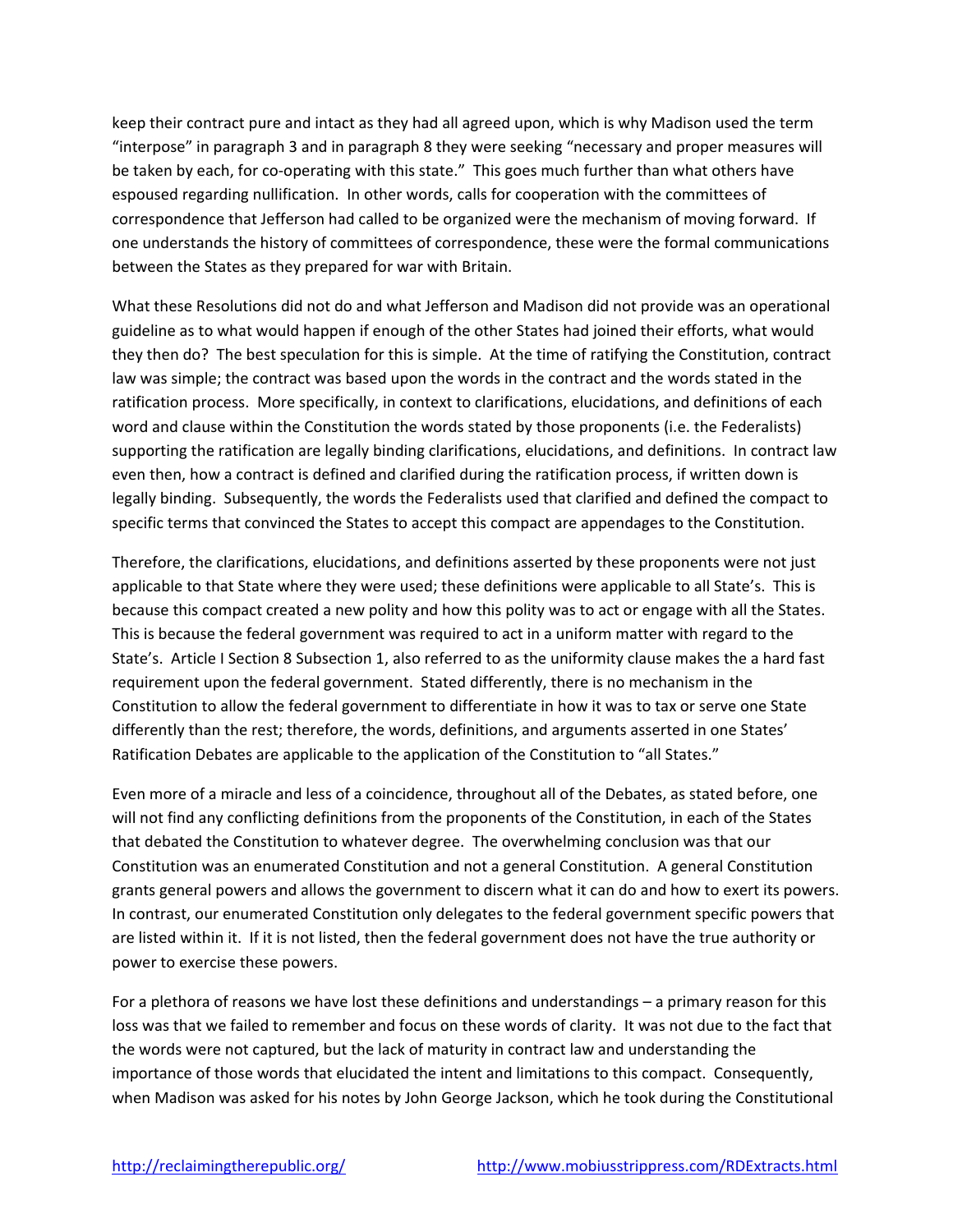Convention, he refused to share them and those notes were not published until after his death by his wife Dolly Madison by his request. Instead he stated this in his letter to Mr. Jackson:

"But whatever might have been the opinions entertained in forming the Constitution, it was the duty of all to support it in its true meaning as understood by the Nation at the time of its ratification. No one felt this obligation more than I have done; and there are few perhaps whose ultimate & deliberate opinions on the merits of the Constitution, accord in a greater degree with that obligation" (Dec 27, 1821).

Therefore, Madison recognized and pointed to the contractual standing that Constitution's true "meaning as understood by the Nation at the time of its ratification," was how it was to be defined moving forward.

Probably more important to contract maturity and not following these definitions in these documents – enemies of the design of the Constitution such as John Marshall, Alexander Hamilton, and others thrived on obscuring the Ratification Debates so they could spend their career in ambiguity and the farther away from the Ratification of the Constitution the more people forgot the original definitions or those people we call the framers died. This was the beginning of the perversion of the Constitution and what opened the doors for the limited government to begin granting itself more and more powers, in violation to the compact.

The best part about our problem is there has never been an amendment to allow violations to become legitimate after so long. In addition, there was never an Amendment to allow any entity other than the States to delegate power to the federal government. This means that as the States step in and as the States coalesce, they are the only entity with jurisdiction over all things not delegated to the federal government. We have the problem because of the States not doing their job and until this changes or we lose the Constitution altogether, the States are the only entities with the authority to clean up this mess by using the process referred to as Republic Review. When one reads the details of the argument and the details on the process of Republic Review one will recognize how this follows exactly what Madison and Jefferson were attempting in 1798.

#### **Why the Lamenting?**

It is clear, if one looks at the Kentucky Resolution of 1799, Jefferson was not happy that the other States failed to do their job. Why should he care if he was only seeking to nullify an unconstitutional law? Why even call for a "committee of conference and correspondence be appointed" if he was only out to nullify? In his Resolution of 1799 Jefferson does not pull any punches in stating:

"We cannot however but lament, that in the discussion of those interesting subjects, by sundry of the legislatures of our sister states, unfounded suggestions, and uncandid insinuations, derogatory of the true character and principles of the good people of this commonwealth, have been substituted in place of fair reasoning and sound argument."

James Madison, in his Report on the Virginia Resolutions in 1800 was clear that he too believed the other States failed in stating: